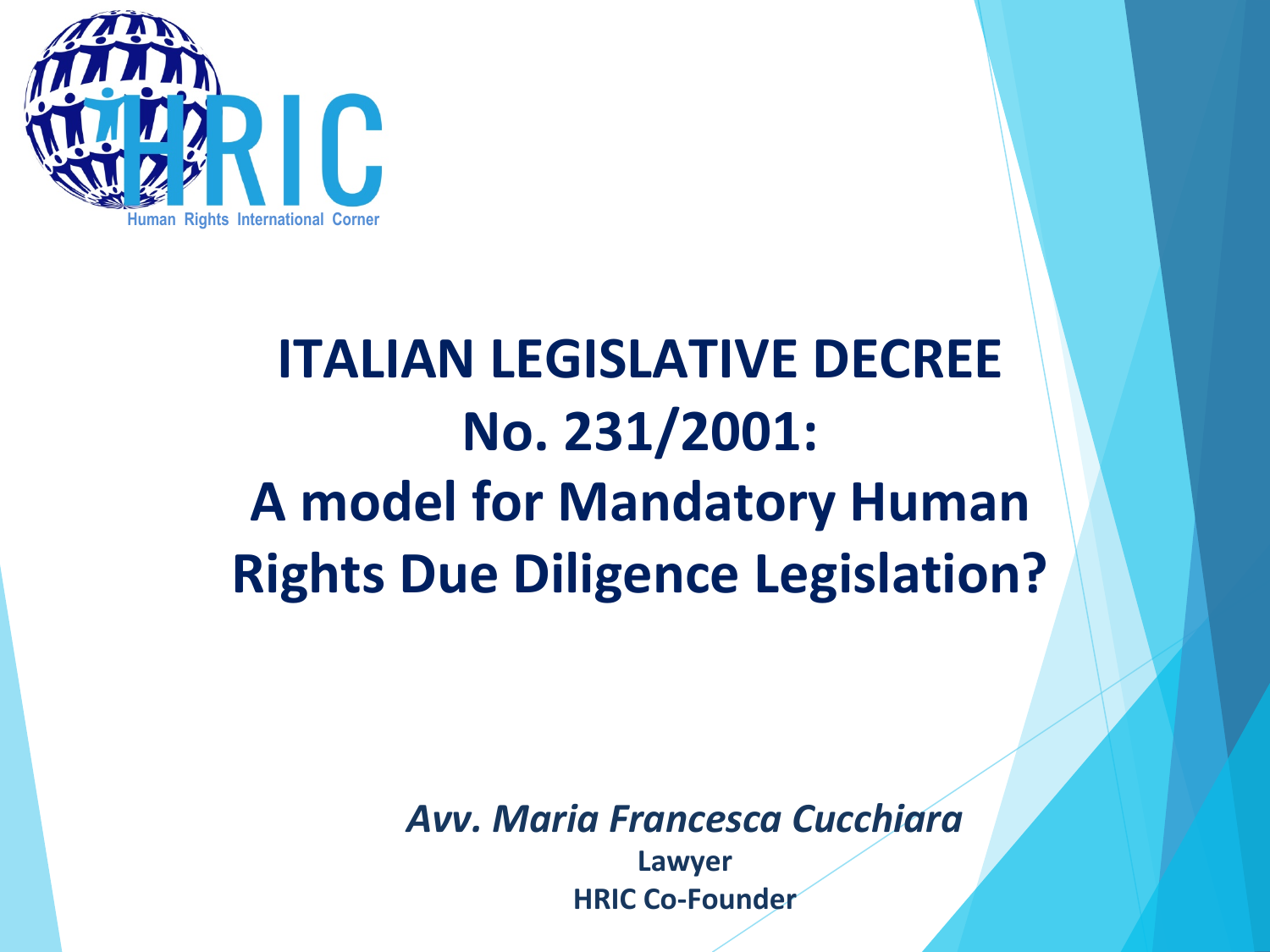# **Italian L.D. No. 231/2001**

- **Corporate responsibility for crimes**  perpetuated in the interest or to the advantage of a legal entity  $\rightarrow$  *tertium genus* connected to criminal liability.
- Its scope has been **extended** over the years.
- Introduced due diligence process.

## **Pioneer example of HRDD legislation?**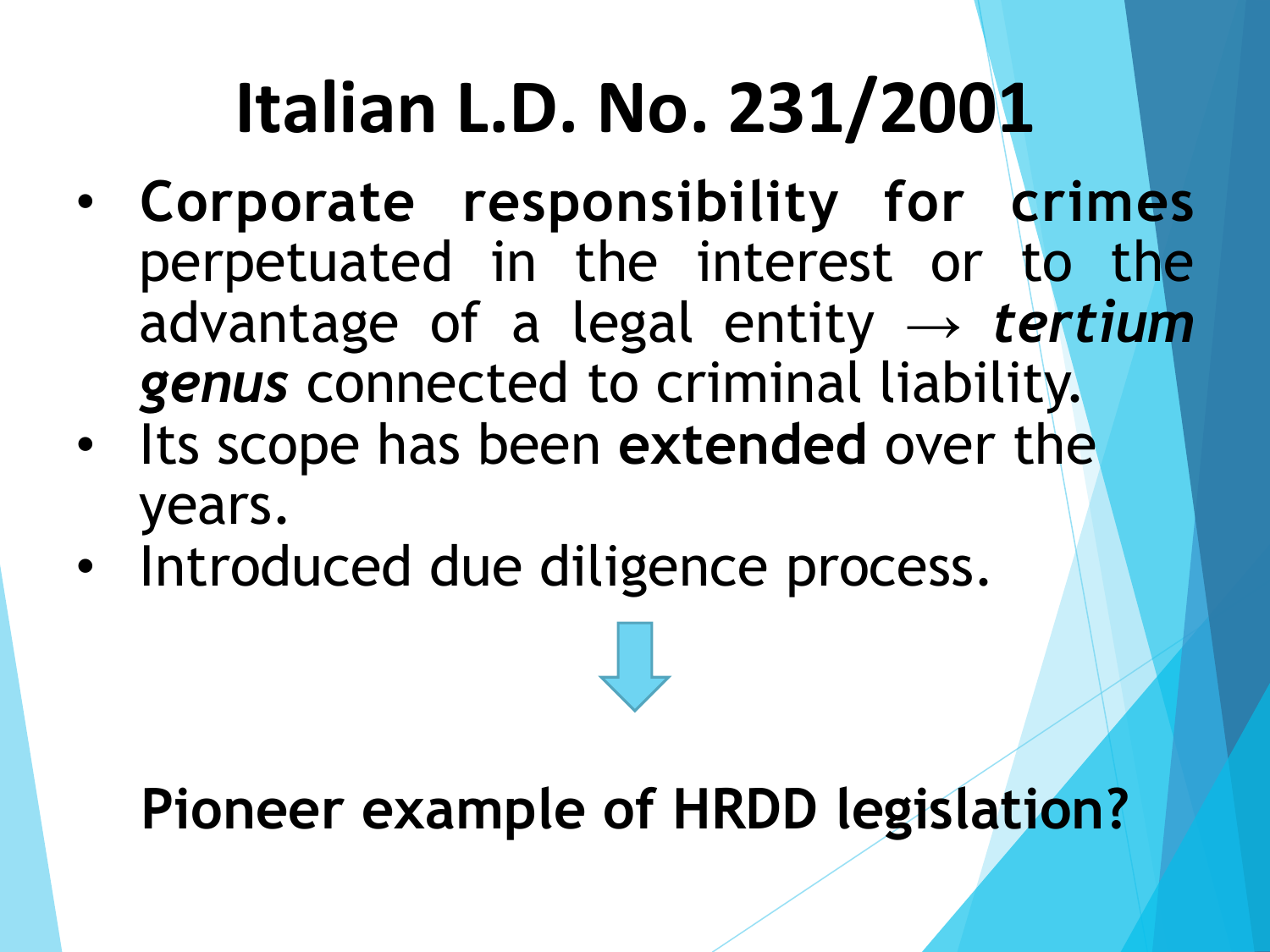# **Italian L.D. No. 231/2001 as a pioneer example of HRDD legislation**

**Included Human Rights violations (Articles 24 and following):** 

- **Slavery**
- Human trafficking
- Forced labour
- Juvenile prostitution and pornography
- Female genital mutilation
- Manslaughter and serious bodily harm incurred as the result of the breach of laws governing the safeguarding of workplace health and safety  $\rightarrow$  Thyssenkrupp
- Employment of illegally staying Third-Country nationals,
- Specific environmental crimes (environmental disaster, environmental pollution, failure to decontaminate)  $\rightarrow$  ILVA
- Racism and xenophobia
- Transnational organised crimes Palermo Convention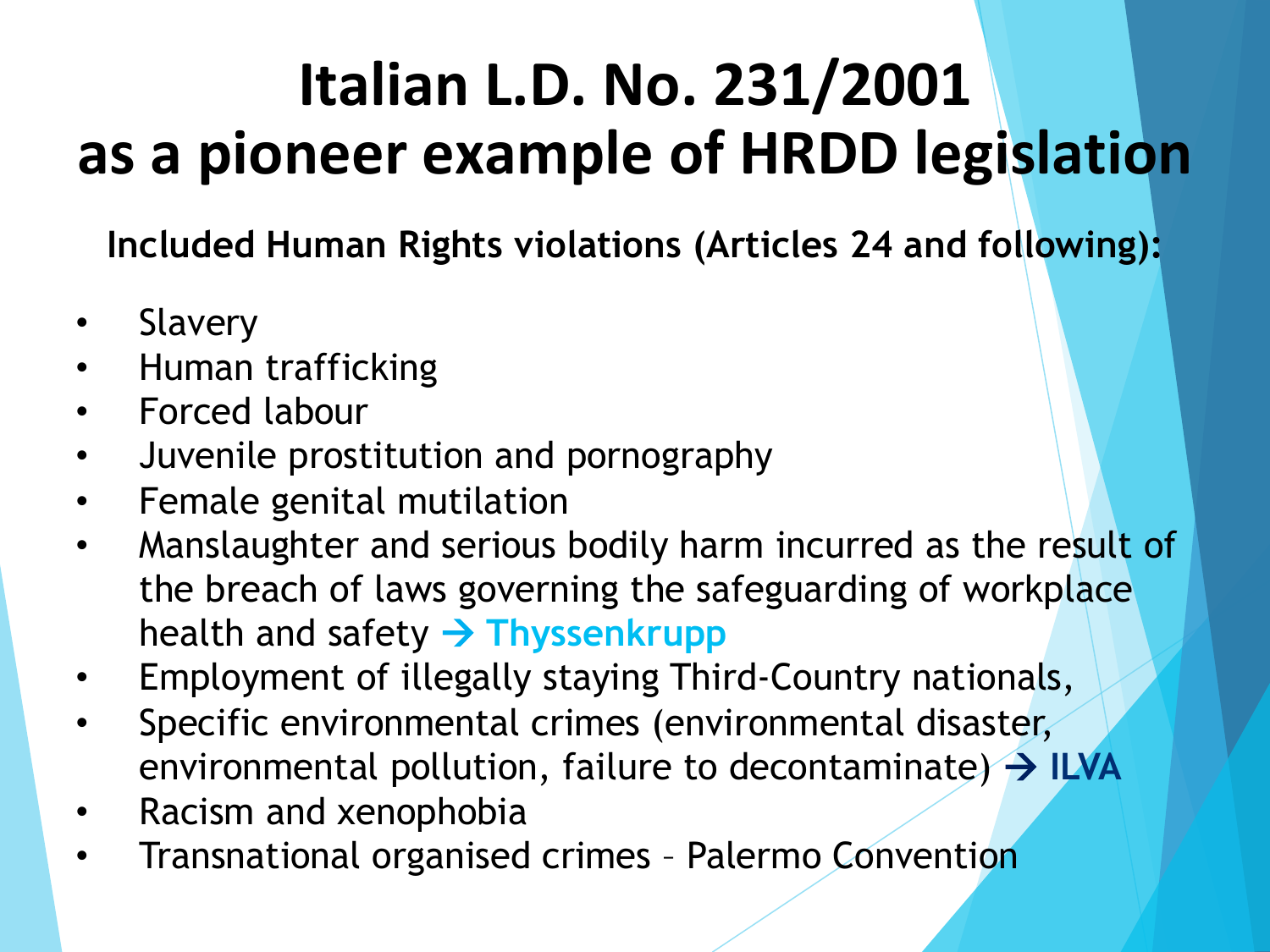#### "231 Liability" - Legal requirements to be met **(Articles 5 – 8)**

a) one of the crimes listed in L.D. No. 231/2001 is committed in the **interest** or to the **advantage** of the corporation;

b) the crime has been committed by **representative of the corporation → high-level** employees / employees "*managed or supervised*" by persons holding senior positions;

c) an "**organisational fault**" within the corporation has been ascertained.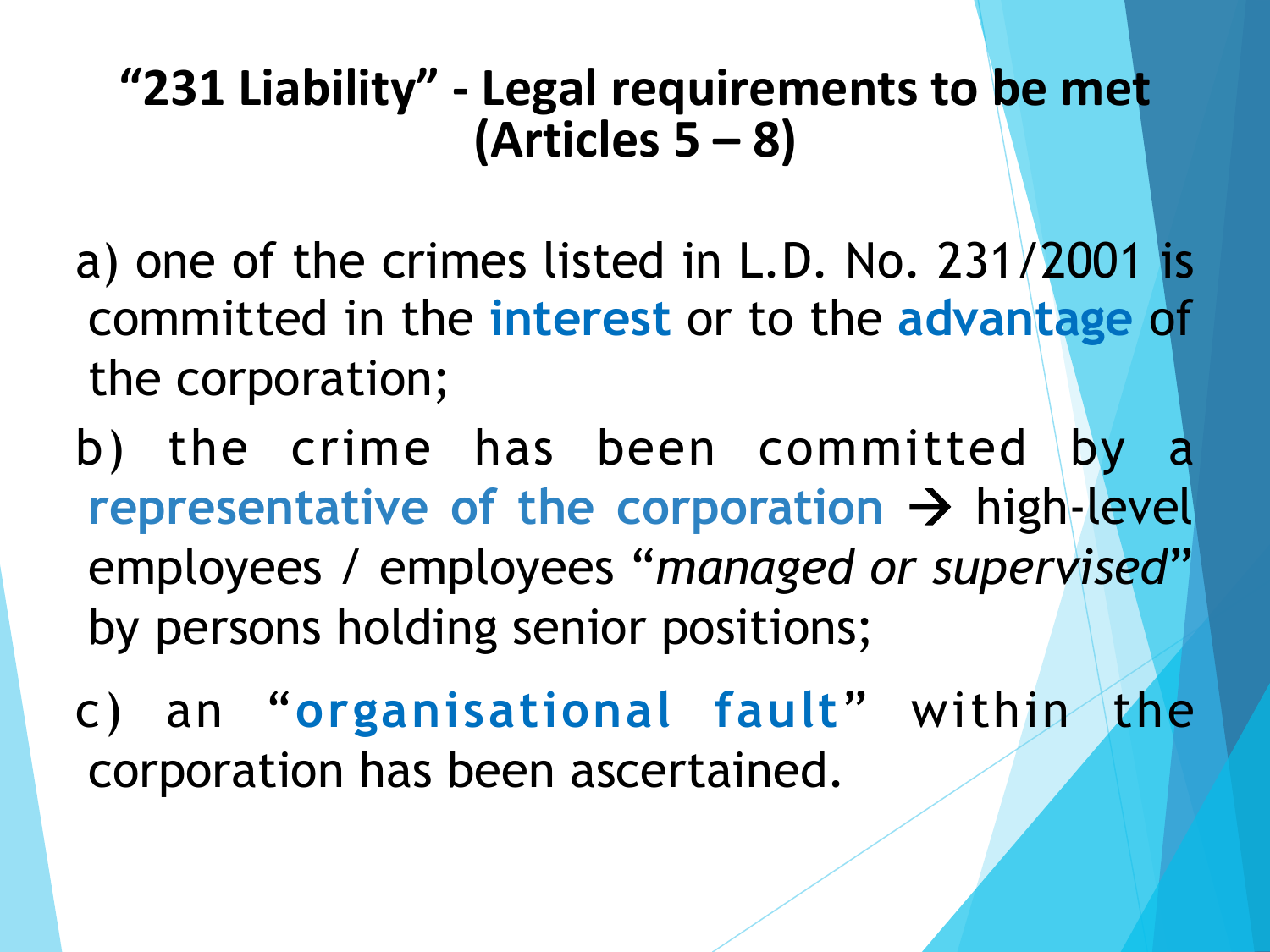# **Organisational fault**

- **Failure to adopt and effectively implement "***compliance programs***" or "***organizational models***" (so-called "231 Models") specifically designed to prevent the commission of crimes in the context of corporate activities.**
- No legal obligation to adopt the 231 Models, but condition to avoid liability.
- Implies an **ongoing due diligence process**  to identify, prevent, mitigate and account for how the risk of specific crimes are addressed.
- **Internal but Independent Supervisory Body (Organismo di Vigilanza)**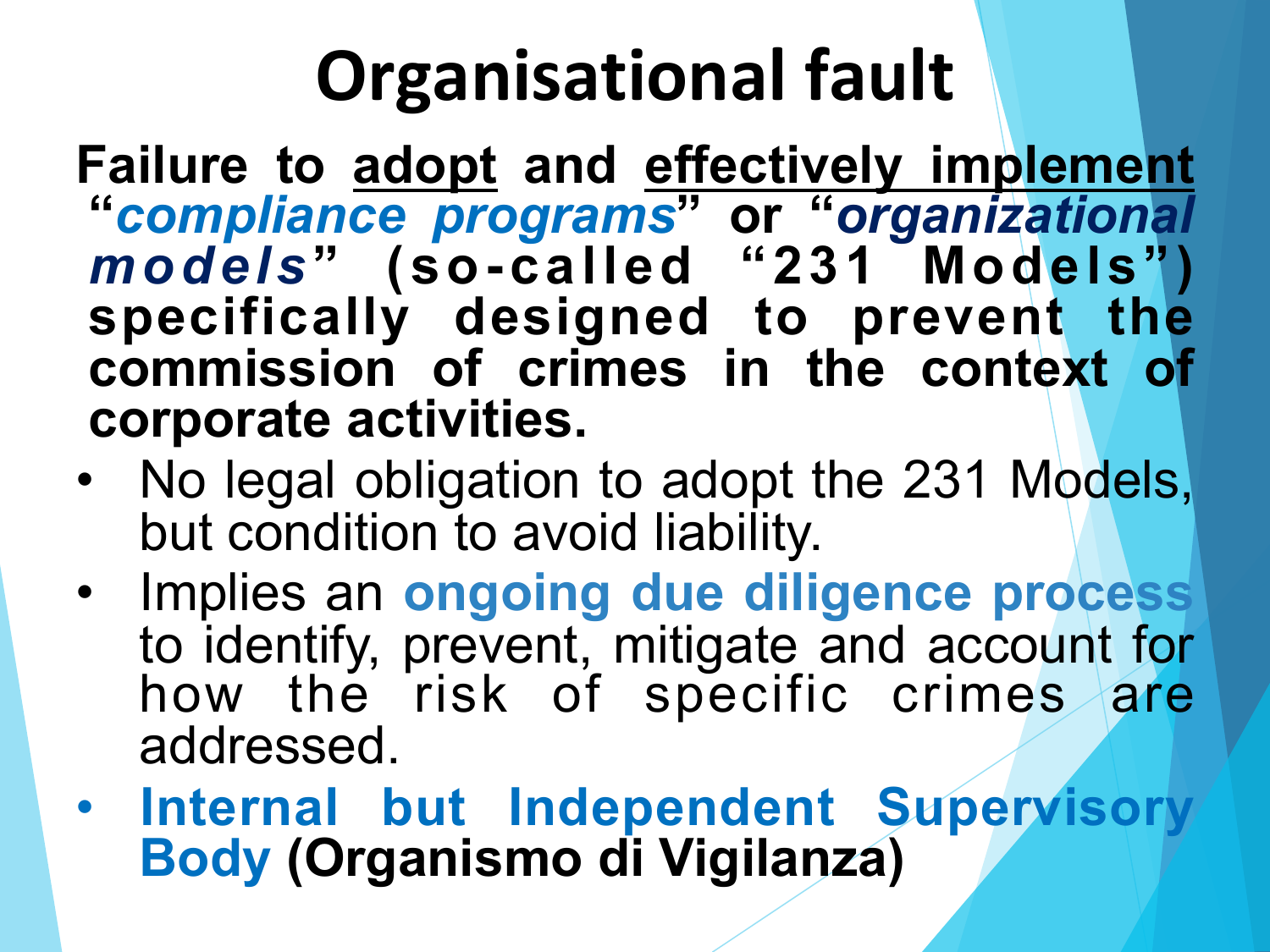# Access to justice

• **Criminal Law and Procedure applies**   $\rightarrow$  P u b lic P rosecutor's powers of investigations and access to information

### *but*

- **High burden of proof**
- **Admissibility of the civil action is controversial**

Court of Cassation, Dec. 05.10.2010 *vs* "*ILVA"* case (Taranto Assises Court, Ord. 04.10.2016)

"*Andria/Corato train wreck*" case (Trani Tribunal, Ord. 07.05.2019)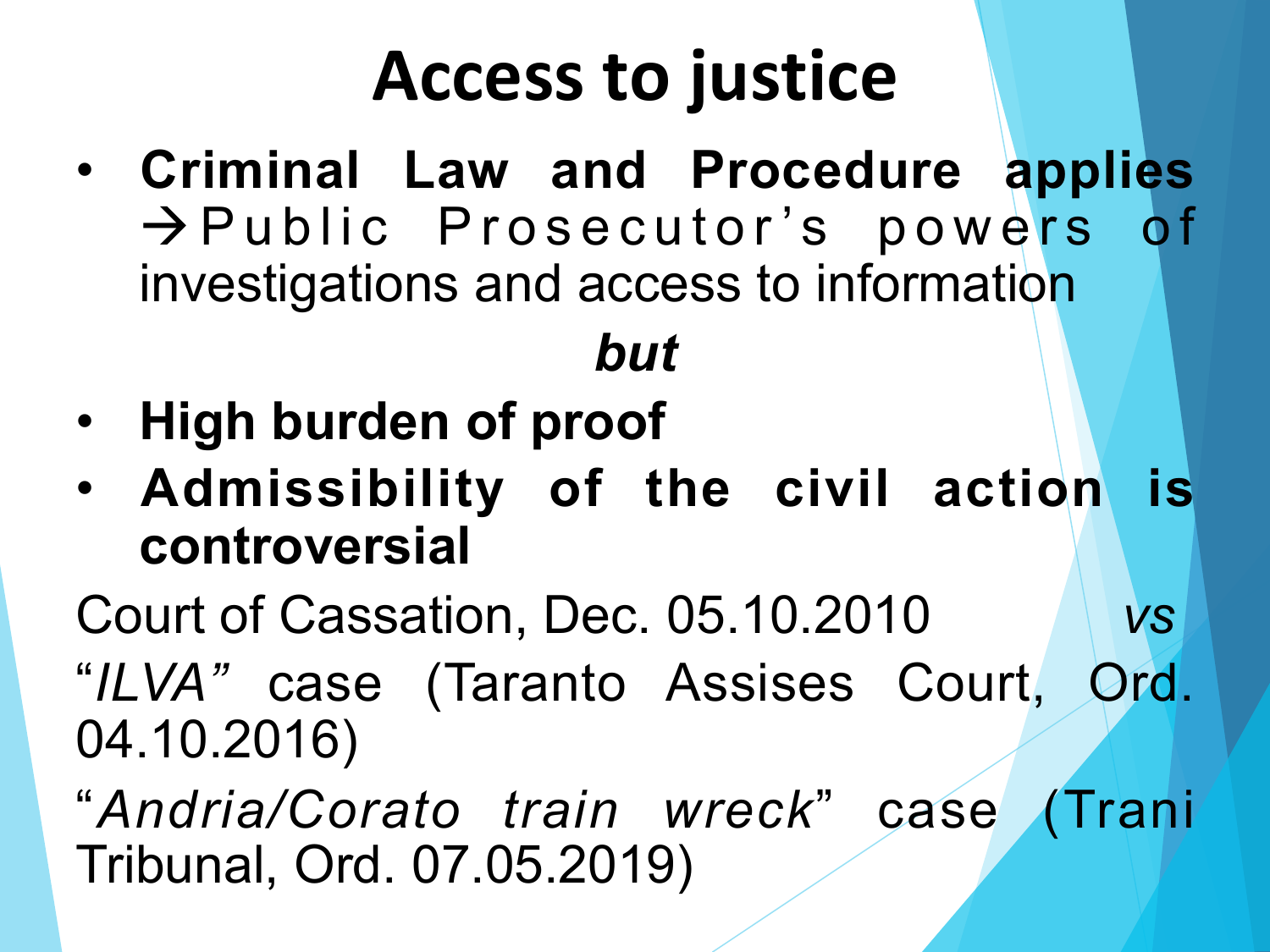### **Multinational groups and extraterritorial effects:**

#### **a) Foreign companies operating in Italy**

*Siemens AG* case (G.i.p. Milano, Ord. 27.04.2004)

"*Viareggio train wreck*" (Lucca Tribunal, Dec. 31.07.2017, Firenze Court of Appeal, Dec. 20.07.2019)

**a) Crimes committed partially in Italy, partially abroad (Art. 6 of Italian CC)** 

*Snamprogetti/Saipem* case (Court of Cassation, Dec. 12.02.2016)

"*OPL 245"* case – pending

**a) Offences occurred entirely abroad (Art. 4 L.D. No. 231/2001)** 

Only for a close number of serious offences against the national interest, whether the State where the violation took place has not initiated a prosecution against the corporation.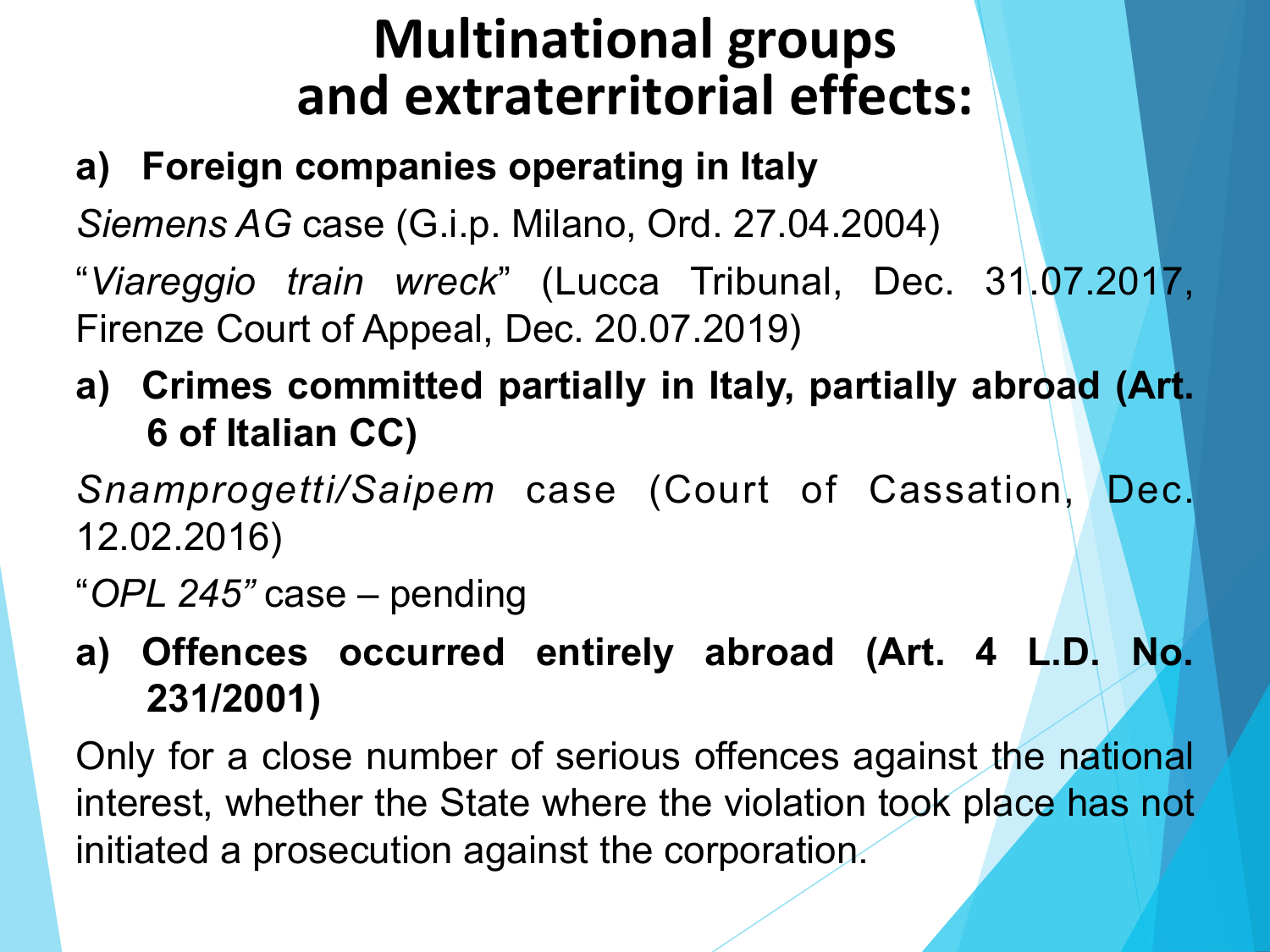## **Comparison with HRDD requirements**

#### **Strenghts**

- Most severe human rights abuses included;
- Ongoing due diligence process
- Supervisory body
- Significant sanctions
- Criminal proceedings
- Extraterritorial effects

#### **Weaknesses**

- $\blacktriangleright$  Some human rights abuses are still not covered
- $\blacktriangleright$  Not compulsory adoption of 231 Models
- No requirement for stakeholder engagement
- Lack of transparency
- High burden of proof
- No reference to the admissibility of civil action against the corporation